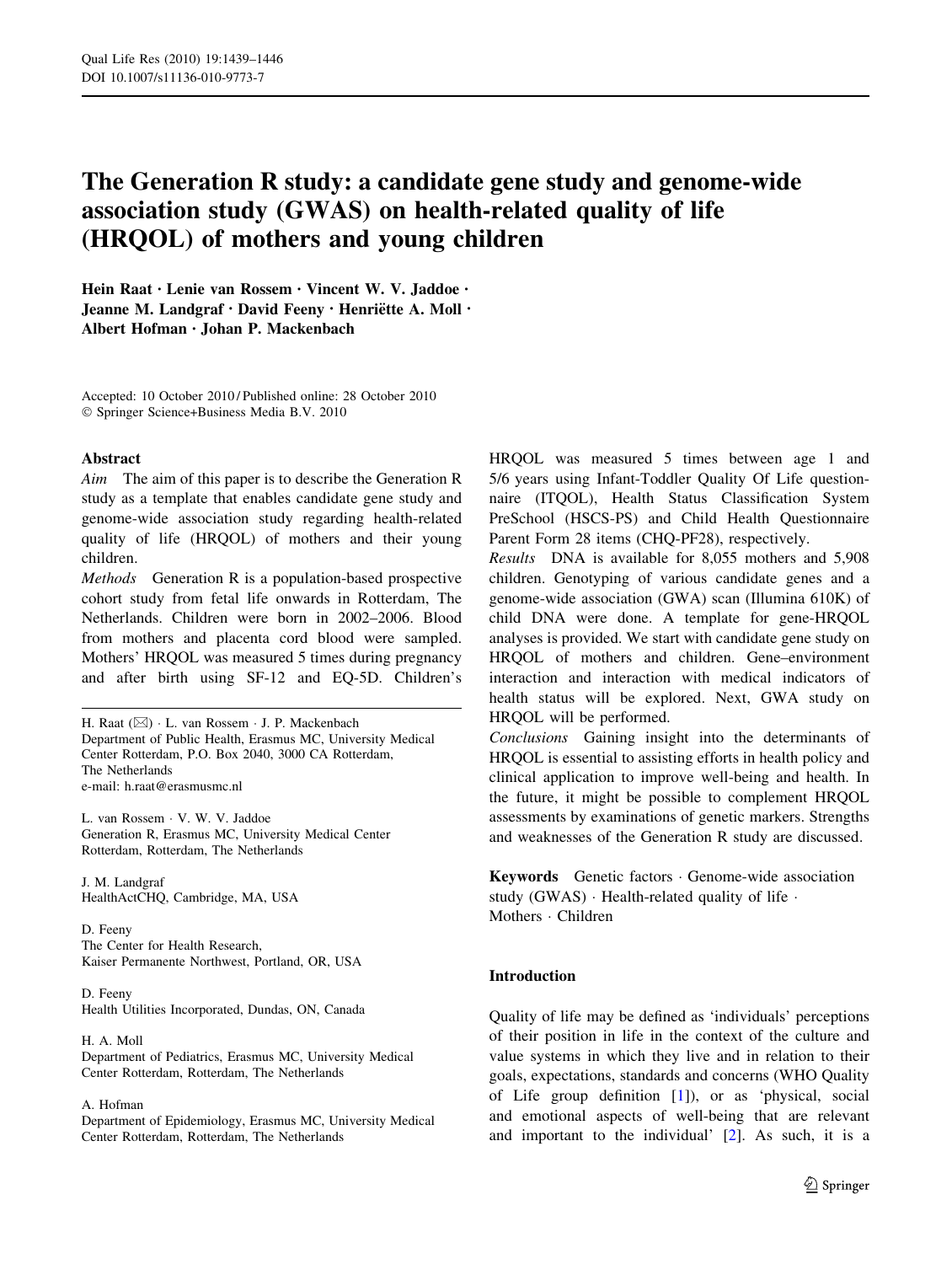multi-dimensional concept. There are validated questionnaires for adults as well as for adolescents, children, infants and toddlers to measure health-related quality of life (HRQOL) [\[3](#page-6-0), [4\]](#page-6-0). The relevant dimensions and the item content of pediatric quality of life questionnaires differ from those applied in adult questionnaires and vary with developmental age [[4\]](#page-6-0). In young children, it is indispensable to use a proxy rater to complete the HRQOL questionnaire; the proxy rater generally is one of the parents [\[3](#page-6-0)].

Health-related quality of life may be studied either in general population samples or in clinical samples of patients. At the general population level, the purpose of such studies is often to monitor the health status and wellbeing; for the purpose of public health policy, it is important to know the determinants of HRQOL in order to develop public health policies [\[5](#page-6-0), [6\]](#page-6-0). With regard to patients with a certain medical condition, clinicians assess the impact of the condition on HRQOL and the factors that determine quality of life in order to find ways for improving the patients' well-being  $[7-10]$ . In the case of intensive or new therapies, clinicians monitor the impact of therapy on HRQOL  $[11–13]$  $[11–13]$ . In clinical trials, HRQOL is an outcome measure, complementary to clinical measures and mortality [\[3](#page-6-0)].

While in general population studies and in clinical studies, the major determinants of health-related quality of life have been identified, i.e., the severity and duration of symptoms, the effects of specific medical interventions, socio-demographic and -economic characteristics such as gender, age, education and income level, as well as certain psychosocial aspects such as social support and stressful life events, only little is known about potential genetic aspects [[14,](#page-6-0) [15](#page-6-0)]. The GENEQOL consortium was established to investigate the genetic disposition of HRQOL and other related patient-reported outcomes in addition to the known determinants of quality of life [\[14](#page-6-0), [15\]](#page-6-0). The consortium hypothesizes that since concepts that are closely related to HRQOL, such as negative and positive psychological affect, major depressive disorder, poor self-rated physical health, pain and fatigue have genetic components [\[15–19](#page-6-0)], it is likely that genes can be found that are associated with HRQOL.

The ultimate goal of gaining insight into the genetic disposition of HRQOL is to find better ways to improve general health, well-being and quality of life by targeting subgroups that may benefit from specific interventions. The first step is a candidate gene approach, which includes empirical research across multiple datasets to establish whether a proposed list of potentially relevant genetic factors reveals genes that are statistically significantly associated with specific domains of HRQOL [[15\]](#page-6-0). In a second phase, as suggested by the GENEQOL consortium,

genome-wide association studies in large samples are needed to identify potential genetic factors that affect HRQOL. Replication of results in independent samples is required.

The Generation R study, a prospective population-based cohort study that was designed to identify early environmental and genetic causes of normal and abnormal growth, development and health from fetal life onwards, is appropriate to contribute to the study of genetic factors related to HRQOL of mothers and children. The study has previously been described in detail [[20–22\]](#page-6-0). The focus of this paper is to discuss how HRQOL data can be integrated into genetic research. We describe the Generation R study as an example of a cohort study enabling candidate gene studies and genome-wide association studies of HRQOL of both mothers and their young children.

#### Methods

#### Design and participants

The Generation R study was conducted in Rotterdam, the Netherlands, in a multi-ethnic metropolitan area. Pregnant women were informed about the study and invited to provide written informed consent by their prenatal care provider during the first visit in pregnancy. The study area includes approximately 350.000 inhabitants of circa 150 different ethnicities [[23](#page-6-0)]. The Generation R study was conducted in accordance with the guidelines proposed in the World Medical Association Declaration of Helsinki and has been approved by the Medical Ethical Committee of the Erasmus MC, University Medical Center Rotterdam.

Mothers in the study area with a delivery date between April 2002 and January 2006 were eligible for participation. The majority of mothers were enrolled during early pregnancy (gestational age \18 weeks). Fathers were invited to participate but did not complete HRQOL questionnaires.

Assessments during pregnancy, including questionnaires with regard to maternal HRQOL, took place in early pregnancy (gestational age \18 weeks), mid-pregnancy (gestational age 18–25 weeks) and late pregnancy (gestational age  $>25$  weeks). At ages 2, 6, 12, 18, 24, 30, 36 and 48 months, parents (most often mothers) completed questionnaires for themselves and their infant. Furthermore, data were collected during routine visits to the preventive child health centers at ages 1, 2, 3, 4, 6, 11, 14, 18, 24, 30, 36 and 45 months, respectively. At age 5/6 years, data were collected during a visit of the parent and child to the Erasmus Medical Center using hands-on measurements and standardized parent-completed questionnaires.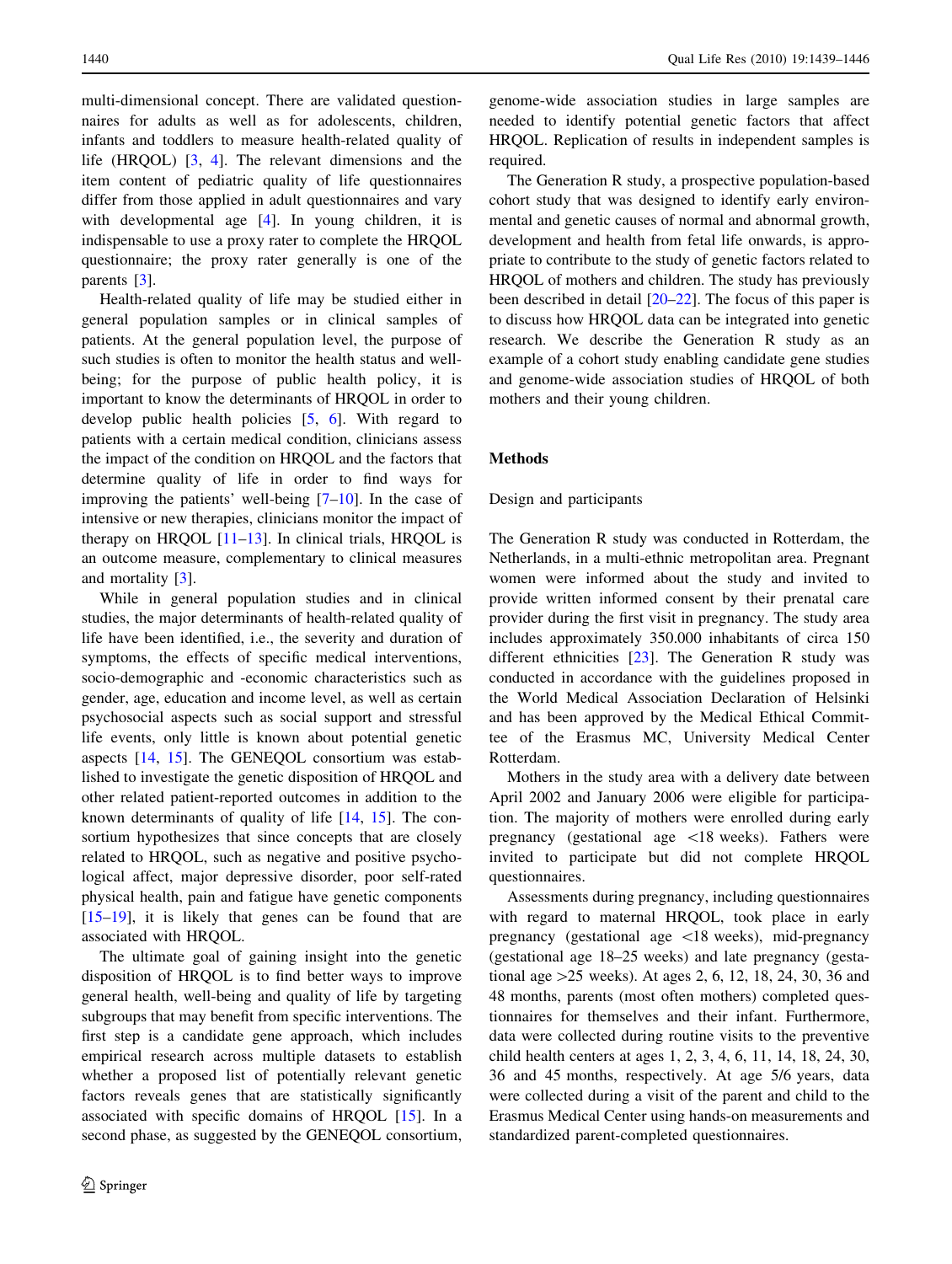Health-related quality of life of the mothers

In early pregnancy (gestational age  $\lt$ 18 weeks), we administered the SF-12, 3 additional items of the SF-36 mental health scale  $[24-27]$  $[24-27]$ , the EQ-5D and a visual analogue scale (VAS) on general health of the mother [\[24](#page-6-0), [28,](#page-7-0) [29\]](#page-7-0). At mid-pregnancy and at late pregnancy, the SF-12 and the entire SF-36 mental health scale were administered again. Two months after the child's birth, all measures were repeated, but at the 6–month-postbirth assessment, only the SF-12 was administered.

The SF-12, and even more the EQ-5D, may show ceiling effects in general population samples; in subgroups with ill health, especially the SF-12 may be subject to floor effects [\[30](#page-7-0)]. Thus, during the analytic phase of the project, it will be essential to determine the range of health status outcomes for both the SF-12 and the EQ-5D. In addition to the SF-12 summary score formulas proposed by Ware et al. that are calculated by adding up positive weights and subtracting negative weights, we will also apply the RAND-12 formulas to calculate summary scores that only use positive weights, since some studies have shown that the SF-12 physical and mental domains may interact [\[31](#page-7-0)].

# Health-related quality of life of the children

Age 12 months: At age 12 months, we applied the Infant-Toddler Quality of Life (ITQOL) questionnaire. This is a parent-completed generic HRQOL measure for infants and toddlers aged 2 months up to 5 years of age [\[32–35](#page-7-0)]. The ITQOL consists of 103 items with four, five or six Likerttype response options, divided over ten multi-item scales and two single-item scales. The ITQOL can be considered a 'health profile measure' [[2,](#page-6-0) [4\]](#page-6-0). The ITQOL includes scales on physical and psychosocial functioning of the child, as well as on the impact of child health and disease on parental and family functioning.

Age 24 *months*: To reduce respondent burden and in the absence of a short form of the ITQOL at the time of the study, a factor analytic approach using a prior general population sample [[33\]](#page-7-0) was applied to reduce the number of items to be fielded at the follow-up at age 24 months in the Generation R study; 55 items that captured all ITQOL concepts were retained for the purpose of this study only. Before using this ad-hoc short form in future analyses, it is necessary to assess whether the revised version represents the original full length version of the ITQOL and a future final short form of the ITQOL; in the Generation R sample (at age 12 months and age 24 months) and in other studies in which the ITQOL was applied, we propose to evaluate how well the new scorings represent the original scores.

Age 36 months: At the child age of 36 months, we applied a 'preference-based measure' of HRQOL, [\[2](#page-6-0), [4\]](#page-6-0), the Health Status Classification System for preschool children (HSCS-PS), suitable for children aged 2.5–5 years. The HSCS-PS has 12 dimensions and 3–5 levels per dimension [\[4](#page-6-0), [36](#page-7-0)–[38\]](#page-7-0). For the purpose of the Generation R study, the parent questionnaire that can be used to classify children according to the HSCS-PS was translated into Dutch following international standards including four forward and two independent backward translations [[39\]](#page-7-0).

Age 48 months and age 5/6 years: At both the child age of 48 months and at age 5/6 years, we applied a 'health profile measure', i.e., the Child Health Questionnaire Parent Form with 28 items (CHQ-PF28), which has been developed for ages 5 and older [[5,](#page-6-0) [40–42\]](#page-7-0). In the Netherlands, the CHQ-PF has been validated for children aged 4 years and older [\[5](#page-6-0)]. Like the ITQOL, it covers physical and psychosocial aspects. The CHQ-PF28 permits the calculation of a physical and a psychosocial summary score.

## DNA of the mothers and children

Maternal blood samples were collected in early (approximately 35 ml) and mid-pregnancy (approximately 20 ml) during the visit to one of the dedicated research centers. Directly after delivery, midwives or obstetricians collected 30-ml cord blood from the umbilical vein. The samples were transported on average within 2 h to the Generation R laboratory. Ten-ml EDTA tube per mother and child was provided for DNA extraction; these samples were stored at Erasmus MC, University Medical Center Rotterdam at  $-80^{\circ}$ C [\[21](#page-6-0)].

#### Information on health status and determinants of health

In the Generation R study, information has been gathered on the health status of mothers during pregnancy and the postpartum period using 3 prenatal questionnaires and questionnaires 2 and 6 months postpartum with regard to the presence of chronic conditions, symptoms and use of medical services, and using medical information form the patient files and the birth record of the midwife, obstetrician and hospital. During pregnancy, the mothers visited our study center three times and had standardized measures of height, weight, blood pressure and fetal ultrasounds; urine and blood samples were collected [\[20–22](#page-6-0)].

The three fetal ultrasounds also provide information on the fetal growth of the children. Until age 6 years, parents complete 10 paper questionnaires including health-related items with regard to their child, including items on symptoms, periods of fever and infections, chronic conditions and use of medical services [[20–22\]](#page-6-0). Data with regard to the growth, development and health status of the children were collected during free routine visits to the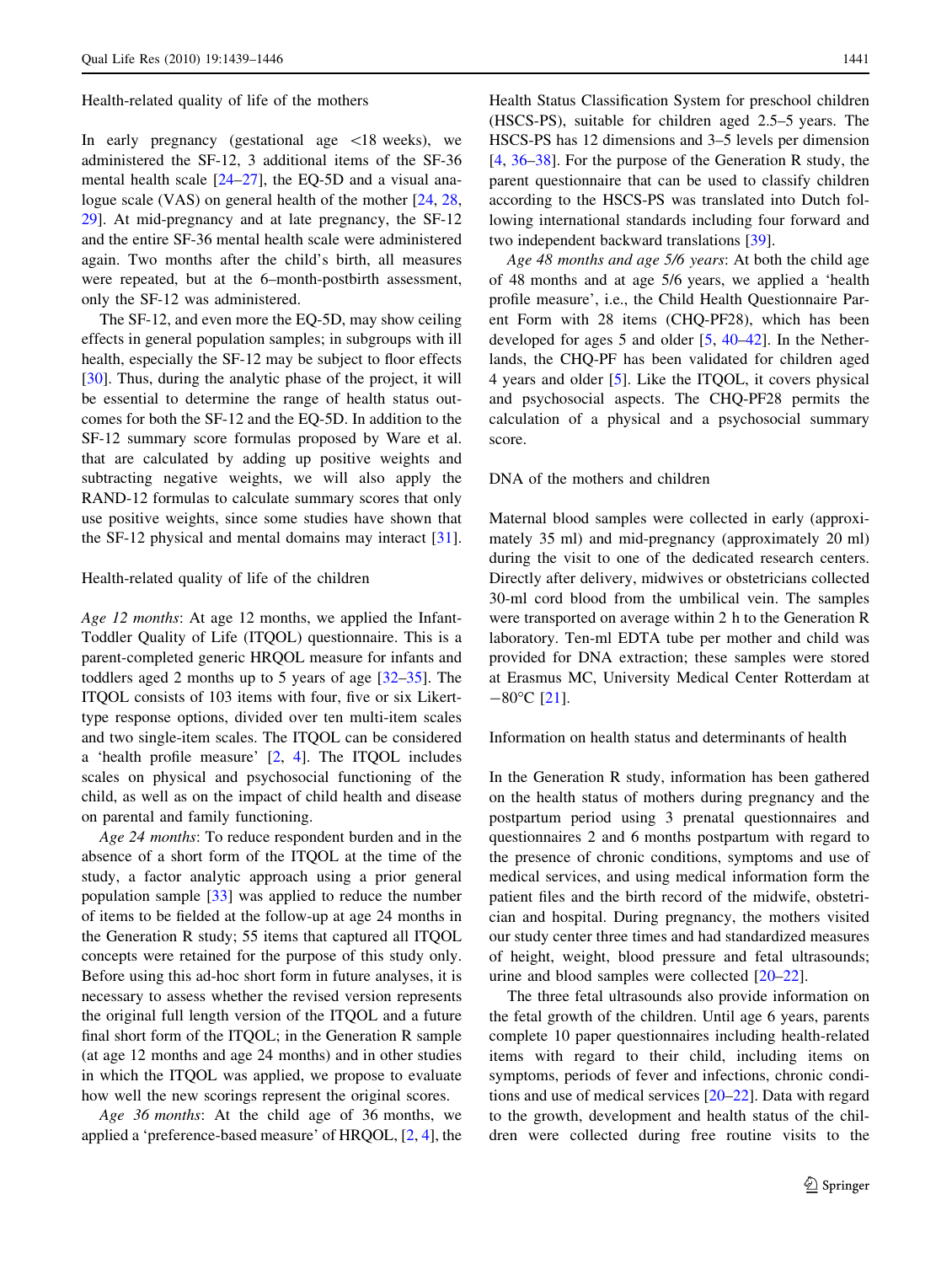preventive child health centers, up to 13 preventive health visits until age 6 years. At age 5/6 years, the children (and their parents) are invited to visit our study center in the children's hospital for measurements of growth, body composition and risk factors for cardiovascular disease including a full-body DEXA scan, sonographic measurement of abdominal fat, blood pressure measurement, sonographic measurement of thickness and stiffness of carotid artery wall, assessment of blood cholesterol and lipid profiles. Furthermore, lung function is being assessed, as well as cognitive, mental and behavioral development [\[20–22](#page-6-0)].

In the 16 prenatal and postnatal questionnaires for mothers/parents, items are included that assess environmental characteristics. This includes indicators of prenatal and postnatal familial stress, parenting styles and parenting practices in the family, and characteristics of the home and neighborhood environment. Observation of the home environment using a standardized checklist has been done during a home visit at child age 3 months. The home address (postal code and house address) is used to link the Generation R data to municipal data on the environment including traffic density, environmental noise, air quality, housing quality and social characteristics of the neighborhood [[20–22\]](#page-6-0).

# **Results**

## Participants

Of the eligible mothers, 61% provided informed consent in the first phase of the study (i.e., pregnancy until birth) [\[20](#page-6-0)]. In total, 9,778 mothers were enrolled in the study. Of these mothers, 91% ( $n = 8,880$ ) were enrolled during pregnancy. The response rates for the questionnaires during pregnancy and after birth ranged from 60–70%. Mean age of the mother at enrollment was 29.7 (SD 5.3). Parity was 0 for 55%, 1 for 31% and  $>=$  2 for 14% of the mothers in the study. Of the participating mothers, 58% were Dutch, 9% Surinamese, 7% Moroccan, 9% Turkish, 4% were of the Dutch Antilles, 4% Cape Verdian and 9% of other ethnic background. Forty-two percent of the participating mothers had higher vocational training and/or university-level education [[21\]](#page-6-0).

The 9,778 mothers who were enrolled in the study gave birth to 9,745 known live born children. The follow-up until age 48 months was restricted to the catchment's area of the participating preventive child health centers; 1,163 children lived outside this area and were not eligible for follow-up in the first 4 years after birth. After birth, informed consent was renewed; 689 (8%) mothers did not give consent to the postnatal phase of the study, leaving

7,893 children for the postnatal follow-up until the age of 4 years [\[21](#page-6-0), [22\]](#page-6-0).

#### DNA

Of the eligible mothers, blood samples for DNA extraction were available for 91% (8,055). Of the 8,821 eligible children, cord blood samples were obtained for 67% (5,908). The relative large number of missing cases for cord blood was due to logistical constraints during delivery [\[21](#page-6-0)].

It was examined if mothers with and without DNA availability differ with regard to socio-demographic characteristics and birth characteristics. Only small differences between mothers and children with and without DNA availability were observed; the single exception being that children without DNA availability more often had low birth weight  $(\leq 2,500 \text{ g } 10.8\%$ , respectively, 3.3%) and a lower gestational age  $(\leq 37$  weeks 11.2%, respectively, 3.9%) relative to those with available DNA [\[21](#page-6-0)].

Child DNA extraction was conducted manually using the Qiagen FlexiGene Kit (Qiagen Hilden, Germany). DNA extraction from 5-ml whole blood samples from the mothers and partners was performed by a Hamilton STAR multi-channel robot using AGOWA magnetic bead technology (at 72 samples per run). Extracted DNA is automatically collected in stock tubes, but DNA of each subject can be individually addressed. All genotyping studies with Generation R DNA material were performed in-house at the genotyping facility associated with Erasmus Medical Center [[21\]](#page-6-0).

Candidate gene studies in mothers and children: a template for data analysis

Table [1](#page-4-0) outlines our template for data analysis. We propose to start with assessing the associations with HRQOL outcomes of the (updated) list of candidate genes that was prepared by the GENEQOL consortium based on a literature review regarding genetic factors relating to concepts that are related to HRQOL, i.e., negative and positive psychological affect, self-rated physical health, pain and fatigue [\[15](#page-6-0)]. We will thus start with candidate gene studies on HRQOL of both mothers and young children. An advantage of the candidate gene approach is that with single nucleotide polymorphisms (SNPs) with a frequency of at least 5%, one can expect adequate power to assess associations with HRQOL outcomes.

Within the Generation R study, genotyping of both mother and child DNA has been performed for various specific candidate genes relevant for obesity, diabetes mellitus type 2, asthma, atopic dermatitis, cortisol secretion and child psychiatric conditions. Other candidate genes that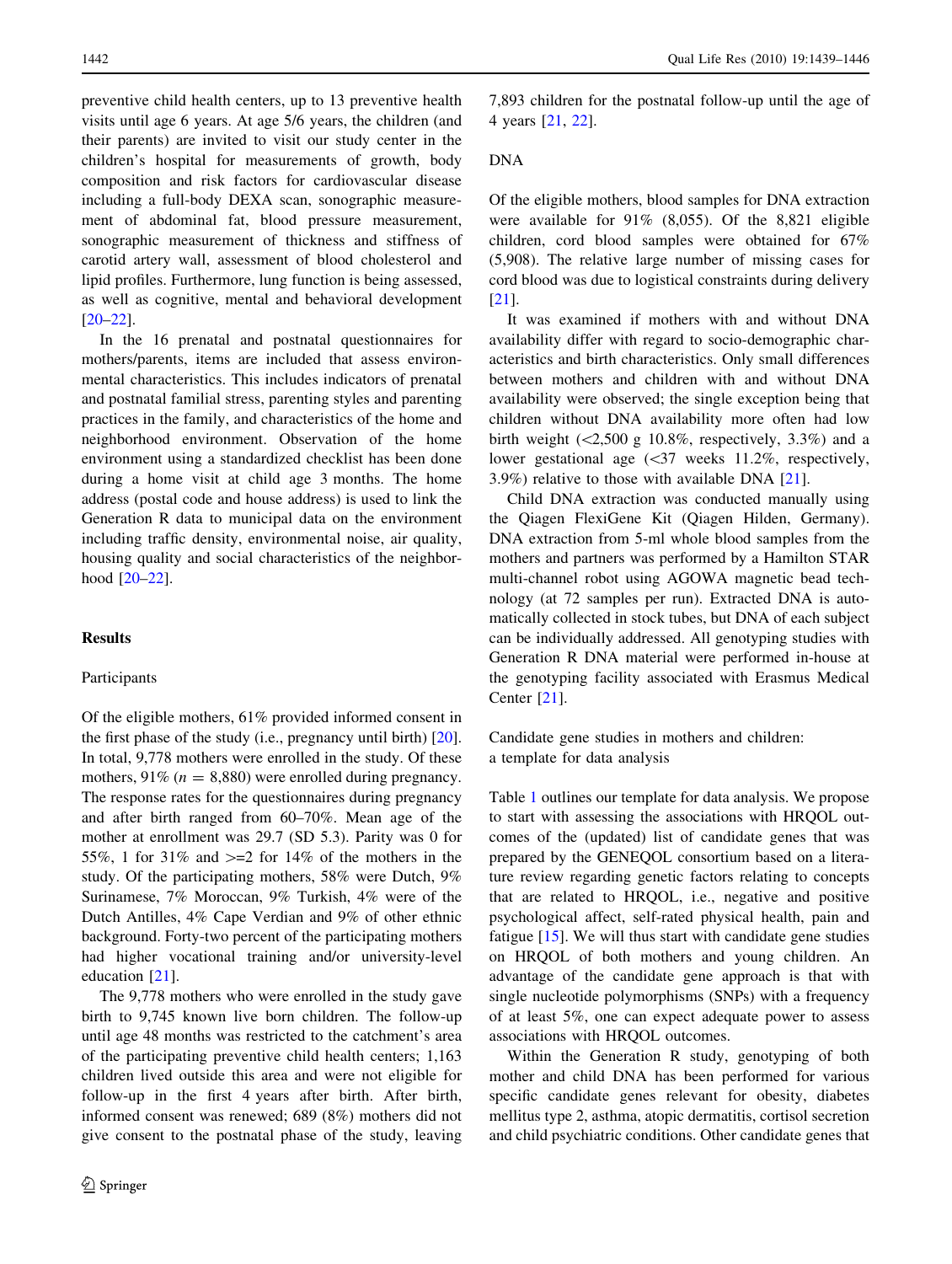<span id="page-4-0"></span>

| <b>Table 1</b> A template for data |
|------------------------------------|
| analysis in candidate gene         |
| studies of HROOL in mothers        |
| and children                       |

| Parameter            | Action step                                                                                                        |
|----------------------|--------------------------------------------------------------------------------------------------------------------|
| Theoretical model    | Specify pathways influencing HRQOL                                                                                 |
| Candidate genes      | Utilize GENEQOL Consortium list based on literature review regarding<br>genetic factors relating to HRQOL concepts |
| Statistical modeling | Growth models for longitudinal data                                                                                |
|                      | General linear models to evaluate associations among potential<br>determinants and QOL trajectories                |
| Foci                 | Role of health status in pathway between genetics determinants and<br><b>HROOL</b>                                 |
|                      | Gene-environment interactions                                                                                      |
|                      | Simple sequence changes and their association with HROOL                                                           |
|                      | Copy number variants and their association with HROOL                                                              |

are hypothesized to be involved in pathways influencing HRQOL may be assessed as well with regard to either mothers or children, or both.

Since the HRQOL outcomes were measured repeatedly, growth models may be applied to evaluate distinct trajectories of quality of life scores over time; General Linear Models may be applied to evaluate associations between potential determinants and trajectories of quality of life scores. In addition, the association between potential determinants and change in quality of life scores over time can be evaluated using longitudinal multilevel analysis. This type of analysis takes account of the correlation between repeated measures on the same subject and allows for incomplete outcome data [\[43](#page-7-0)].

The role of health status in the pathway between genetic determinants and HRQOL can also be evaluated. For example, medical conditions such as respiratory disease, or symptoms such as pain, are likely to affect HRQOL. Certain genetic factors may influence HRQOL indirectly through their effect on health status. Gene–environment interactions will also be explored. In addition to simple sequence variations, we can evaluate whether changes in copy number of a small part of the genome, so called copy number variants (CNVs), are associated with HRQOL outcomes [\[15](#page-6-0)].

## Genome-wide association (GWA) studies

The relatively novel strategy of genome-wide association (GWA) studies is now feasible to determine important common genetic variants that contribute to the explanation of variance in relevant phenotypes (such as high or low HRQOL) [\[21](#page-6-0), [44](#page-7-0)]. A genome-wide scan (Illumina 610K platform) of child DNA was taken. A genome-wide scan of mother DNA has not been scheduled yet.

With regard to child DNA, a multi-stage approach is being prepared for genome-wide association studies on prioritized child phenotypes of interest including child HRQOL. The research strategy will benefit from the

infrastructure used in the GWA analyses in the Rotterdam Study, a population-based cohort study in about 15,000 Rotterdam adults [\[45](#page-7-0)]. First, all SNPs with a P value  $\langle10^{-7}$ will be selected. Second, these SNPs will be replicated in (where possible) other cohorts that have data on the same self-reported and parent-reported outcomes and DNA. In Generation R, genetic associations will be analyzed in strata of ethnicity and (pooled) as whole cohort.

The Generation R study groups continue to cooperate with investigators conducting similar child and birth cohort studies that include DNA and data on the same or similar outcomes. Examples include the Avon Longitudinal Study of Parents and Children (ALSPAC) in Bristol, UK, the Danish National Birth Cohort Study, the Norwegian Mother and Child Cohort Study, the Southampton Women's Survey (SWS) in Southampton, UK and The National Children's Study in the USA [\[21](#page-6-0)].

# Discussion

It is plausible that genetic factors exist that affect HRQOL of mothers and children. Genetic factors may have a direct effect on HRQOL, but it is also possible that genetic factors influence health status (e.g., disease, severity of symptoms) and hence affect HRQOL. Also, genetic factors may interact with environmental factors. This is an illustration of the extended model of Wilson and Cleary, proposed by Sprangers et al., that shows how molecular and genetic factors influence pathophysiology, symptom status, functional status, general health perceptions and HRQOL [\[46](#page-7-0)]. This model also shows how both individual characteristics, including molecular and genetic factors, and environmental characteristics affect each of these steps from pathophysiology to HRQOL [[46\]](#page-7-0).

Since the Generation R cohort, which is derived from a general population sample, includes a large majority of healthy mothers and children, with regard to pathophysiologic processes, the focus will be on prevalent conditions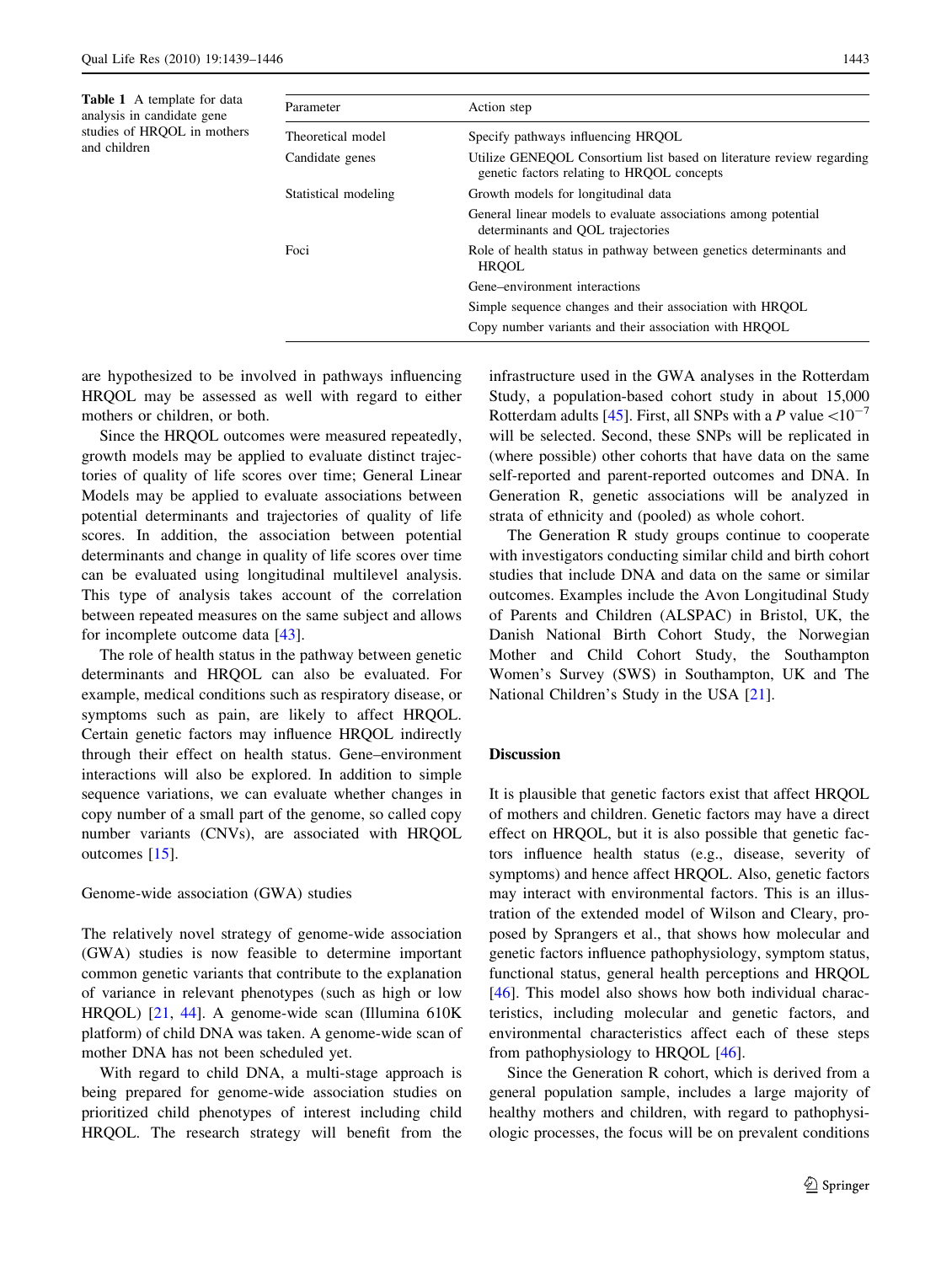and symptoms such as those related to asthma, allergies, recurrent pain, or common emotional and behavioral disorders. Lubetkin et al. have shown how socio-demographic factors such as gender, age, education level, ethnic background and income level as well as the presence of common chronic conditions each independently affect HRQOL scores in an adult general population sample [\[47](#page-7-0)]. Von Rueden et al. showed that there are similar associations between socio-economic factors and childhood HRQOL [\[14](#page-6-0)]. The current study will add whether genetic factors can be found that independently contribute to HRQOL scores of both mothers and children, in addition to currently known determinants. It will be possible to explore whether certain genetic factors interact with socio-demographic determinants or common chronic conditions with regard to the impact on HRQOL.

Until now, there have been very few empirical studies using either a candidate gene approach or a genome-wide association approach to assess the genetic basis of HRQOL. The GENEQOL consortium has proposed a research agenda to provide more insight into the genetic disposition of patient-reported quality of life outcomes. This will require a multi-disciplinary approach. This paper demonstrates that the Generation R study with 9,778 participants in the prenatal phase and 7,893 participants in the postnatal phase can meaningfully contribute to both candidate gene studies of mothers' and children's HRQOL and genome-wide association studies of children's HRQOL.

Since the Generation R study is a longitudinal study, it will be possible to explore whether genetic factors, or genetic factors in interaction with environmental factors, influence trajectories of HRQOL over time. For this purpose, we will first describe the presence of distinct trajectories of HRQOL over time of both mothers (during pregnancy and after delivery) and children (from birth until age 5/6 years), especially in the context of specific (common) medical conditions such as asthma or allergies. Secondly, we will evaluate whether genetic and environmental factors are associated with specific trajectories.

# Strengths and weaknesses

The Generation R study has relatively many participants. However, specific analyses will require available quality of life data as well as data on (child) DNA, reducing the numbers in the actual analyses. It is an advantage that Generation R included a multi-ethnic population; yet for analyses in specific (non-Dutch) ethnic strata, the numbers are relatively low. This pleads for collaborations with other cohorts.

Although overall participation in Generation R was relatively high (60%), it turned out that participants in the study and in separate measurements are relatively higher educated, more often of Dutch origin, and more healthy [\[20–22](#page-6-0)]; this needs attention when the associations between potential determinants and HRQOL outcomes are different in the subgroup non-participants compared to the subgroup participants.

Health-related quality of life of both mothers and children was measured repeatedly using widely used validated instruments. However, attention should be given in the analyses to the potential presence of differential item functioning by ethnicity (or gender among children) in this multi-ethnic cohort since this might affect the associations that may arise.

The parents, generally the mothers, completed the questionnaires on the children's HRQOL. Parent characteristics may influence parents' reports on their child's quality of life [\[48](#page-7-0), [49](#page-7-0)], which makes evaluation of the associations between genetic factors and children's HRQOL more complex. In the future, when the children grow older, selfreports on children's quality of life may be collected.

In the Generation R study, a large number of medical, psychological and environmental co-variates have been carefully documented, enabling evaluation of the role of health status in the pathway between genetic factors and HRQOL, and the exploration of gene–environment interactions. However, theoretical models should guide the analyses and attention should be given to the possibility of chance findings given multiple outcomes and multiple determinants; results need replication in other cohorts.

# Conclusion

Gaining insight into the determinants of HRQOL is essential to assisting efforts in health policy and clinical application to improve well-being and health. In the future, it might be possible to complement HRQOL assessments by examinations of genetic markers. This might be especially important in individuals with substantially reduced HRQOL measurement scores that do not correspond with a favorable health and life situation and thus cannot be explained by the classical HRQOL determinants. Specific medical interventions to enhance genetically determined low HRQOL of course should be viewed extremely careful. Beforehand any of such medical interventions could be considered, it should be considered and examined how far such genetic disposition can be compensated by strengthening other resources of quality of life as strong social support, social competence and various personal coping strategies. Specific cognitive interventional or educational approaches could also focus on training people how to cope with such a genetic determinant.

It is now feasible to study the association between candidate genes and HRQOL outcomes. This can occur in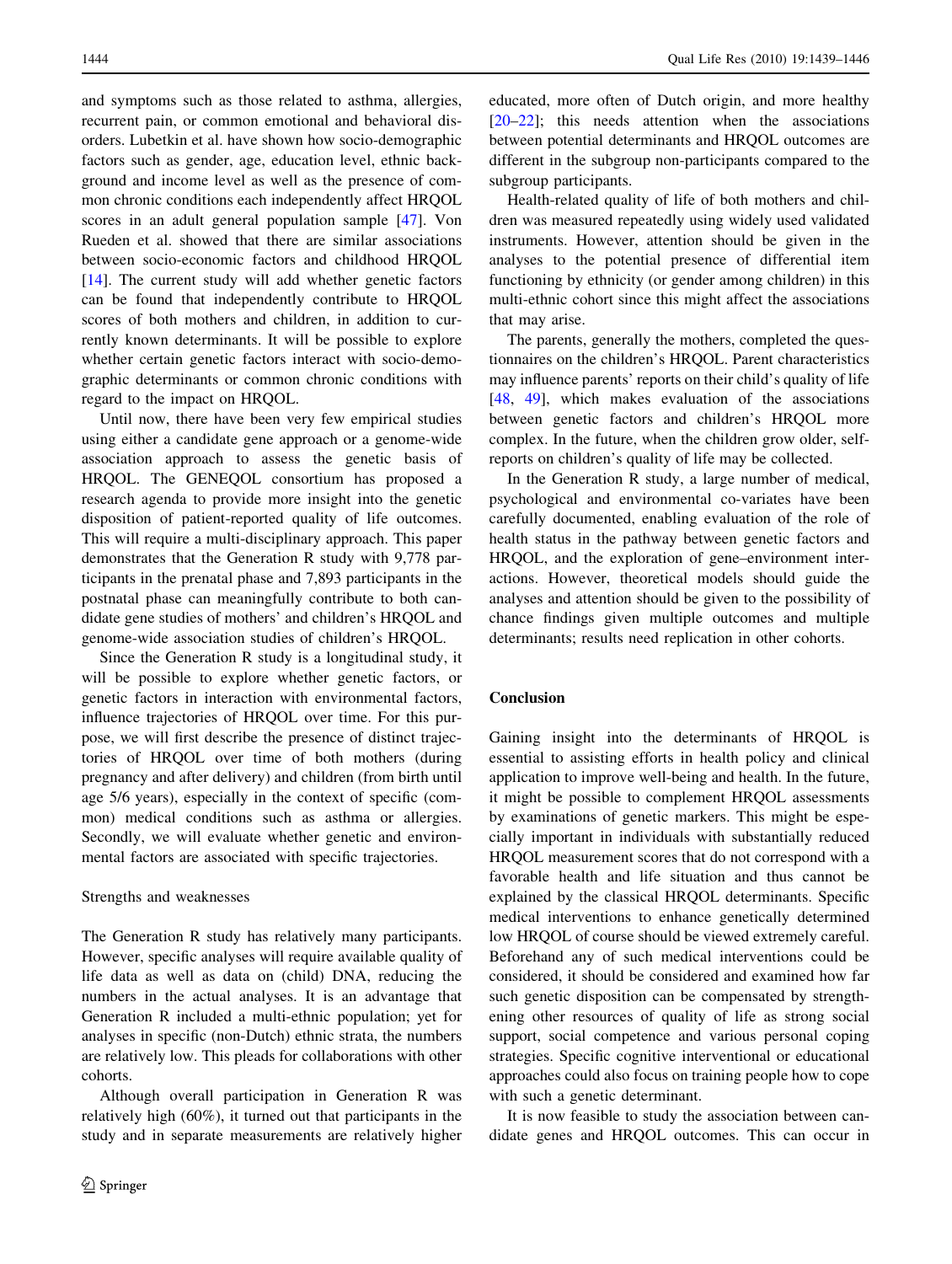<span id="page-6-0"></span>cohort studies such as the Generation R study, which is an example of a large birth cohort study with extensive data with regard to health, determinants of health and HRQOL of both mothers and children. As a second step, genome-wide association studies may be performed to find genetic variants related to HRQOL outcomes. In order to proceed efficiently with genome-wide association studies on HRQOL, consensus regarding relevant quality of life concepts is needed as well as collaboration between research centers.

Acknowledgments The Generation R Study is conducted by the Erasmus Medical Center Rotterdam in close collaboration with the Faculty of Social Sciences of the Erasmus University Rotterdam, the Municipal Health Service Rotterdam area, the Rotterdam Homecare Foundation and the Stichting Trombosedienst & Artsenlaboratorium Rijnmond (STAR), Rotterdam. We gratefully acknowledge the contribution of general practitioners, hospitals, midwives and pharmacies in Rotterdam.

Conflict of interest It should be noted that David Feeny has a proprietary interest in Health Utilities Incorporated, Dundas, Ontario, Canada. HUInc. distributes copyrighted Health Utilities Index (HUI) materials and provides methodological advice on the use of HUI.It should be noted that Jeanne M. Landgraf is affiliated with Health-ActCHQ, Cambridge, MA, USA. HealthActCHQ distributes copyrighted Infant-Toddler Quality of Life (ITQOL) questionnaire and Child Health Questionnaire (CHQ) materials and provides methodological advice on the use of ITQOL and CHQ.

#### References

- 1. The WHOQOL Group. (1994). Development of the WHOQOL: Rationale and current status. International Journal of Mental Health, 23(3), 24–56.
- 2. Connolly, M. A., & Johnson, J. A. (1999). Measuring quality of life in paediatric patients. Pharmacoeconomics, 16(6), 605–625.
- 3. Eiser, C., & Morse, R. (2001). Quality-of-life measures in chronic diseases of childhood. Health Technology Assessment, 5(4), 1–157.
- 4. Raat, H., Mohangoo, A. D., & Grootenhuis, M. A. (2006). Pediatric health-related quality of life questionnaires in clinical trials. Current opinion in Allergy and Clinical Immunology, 6(3), 180–185.
- 5. Raat, H., Botterweck, A. M., Landgraf, J. M., Hoogeveen, W. C., & Essink-Bot, M. L. (2005). Reliability and validity of the short form of the child health questionnaire for parents (CHQ-PF28) in large random school based and general population samples. Journal of Epidemiology and Community Health, 59(1), 75–82.
- 6. Mangunkusumo, R. M. (2006). E-health4Uth, Integrating monitoring and prevention in youth health care. Thesis Erasmus MC, University Medical Center Rotterdam.
- 7. Bruijn, J., Arts, W. F., Duivenvoorden, H., Dijkstra, N., Raat, H., & Passchier, J. (2009). Quality of life in children with primary headache in a general hospital. Cephalalgia,. doi[:10.1111/](http://dx.doi.org/10.1111/j1468-29822008.01774x) [j1468-29822008.01774x](http://dx.doi.org/10.1111/j1468-29822008.01774x).
- 8. Peetsold, M. G., Hofman, V. E., Huisman, J., Heij, H. A., Raat, H., & Gemke, R. J. B. J. (2009). Psychological outcome and health-related quality of life in children 6–18 years old born with a congenital diaphragmatic hernia. Archives of Disease in Childhood, 94, 834–840.
- 9. Mohangoo, A. D., de Koning, H. J., Mangunkusumo, R. T., & Raat, H. (2007). Health-related quality of life in adolescents with wheezing attacks. Journal of Adolescent Health, 41(5), 464–471.
- 10. Oostenbrink, R., Spong, K., de Goede-Bolder, A., Landgraf, J. M., Raat, H., & Moll, H. A. (2007). Parental reports of healthrelated quality of life in young children with eurofibromatosis type 1: Influence of condition specific determinants. Journal of Pediatrics, 151(2), 182–1866. 6 e1-2.
- 11. Bannink, E. M. N., Raat, H., Mulder, P. G. H., & Muinck Keizer-Schrama, S. M. P. F. (2006). Quality of life after growth hormone therapy and induced puberty in women with turner syndrome. Journal of Pediatrics, 148(1), 95–101.
- 12. Buysse, C. P. M., Raat, H., Hazelzet, J. A., Hop, W. C. J., Maliepaard, M., & Joosten, K. F. M. (2008). Surviving meningococcal septic shock: health consequences and quality of life in children and their parents up to 2 years after PICU discharge. Critical Care Medicine, 36(2), 596–602.
- 13. Prince, F. H. M., Geerdink, L. M., Borsboom, G. J. J. M., Twilt, M., van Rossum, M. A. J., Hoppenreijs, E. P. A. H., et al. (2009). Major improvements in health-related quality of life during the use of etanercept in patients with previously refractory juvenile idiopathic arthritis. Annals of the Rheumatic Diseases, 69, 138–142.
- 14. von Rueden, U., Gosch, A., Rajmil, L., Bisegger, C., & Ravens-Sieberer, U. (2006). Socioeconomic determinants of health related quality of life in childhood and adolescence: results from a European study. Journal of Epidemiology and Community Health, 60(2), 130–135.
- 15. Sprangers, M. A. G., Sloan, J. A., Veenhoven, R., et al. (2009). The Establishment of the GENEQOL Consortium to Investigate the Genetic Disposition of Patient-Reported Quality-of-Life Outcomes. Twin Research and Human Genetics, 12(3), 301–311.
- 16. López-León, S., Janssens, A. C. J. W., Gonzalez-Zuloeta Ladd, A. M., Del-Favoro, J., Claes, S. J., Oostra, B. A., et al. (2008). Meta-analyses of genetic studies on major depressive disorder. Molecular Psychiatry, 13, 772–785.
- 17. Singh, R., Kølvraa, S., Bross, P., Gregersen, N., Andersen Nexø, B., Frederiksen, H., et al. (2004). Association between low selfrated health and heterozygosity for-110A > C polymorphism in the promoter region of HSP70–1 in aged Danish twins. Biogerontology, 5, 169–176.
- 18. Kim, H., Ramsay, E., Lee, H., Wahl, S., & Dionne, R. A. (2009). Genome-wide association study of acute postsurgical pain in humans. Pharmacogenomics, 10, 171–179.
- 19. Collado-Hidalgo, A., Bower, J. E., Ganz, P. A., Irwin, M. R., & Cole, S. W. (2008). Cytokine gene polymorphisms and fatigue in breast cancer survivors: Early findings. Brain, Behavior, and Immunity, 22, 1197–1200.
- 20. Jaddoe, V. W. V., Mackenbach, J. P., Moll, H. A., Steegers, E. A. P., Tiemeier, H., Verhulst, F. C., et al. (2006). The generation R study: Design and cohort profile. European Journal of Epidemiology, 21, 475–484.
- 21. Jaddoe, V. W., Bakker, R., van Duijn, C. M., et al. (2007). The generation R study biobank: A resource for epidemiological studies in children and their parents. European Journal of Epidemiology, 22(12), 917–923.
- 22. Jaddoe, V. W., van Duijn, C. M., van der Heijden, A. J., et al. (2008). The generation R study: Design and cohort update until the age of 4 years. European Journal of Epidemiology, 23(12), 801–811.
- 23. Center for research and statistics, Rotterdam (COS); [http://www.](http://www.cos.rotterdam.nl) [cos.rotterdam.nl;](http://www.cos.rotterdam.nl) 2005.
- 24. Essink-Bot, M. L., Krabbe, P. F., Bonsel, G. J., & Aaronson, N. K. (1997). An empirical comparison of four generic health status measures. The nottingham health profile, the medical outcomes study 36-item short-form health survey, the COOP/WONCA